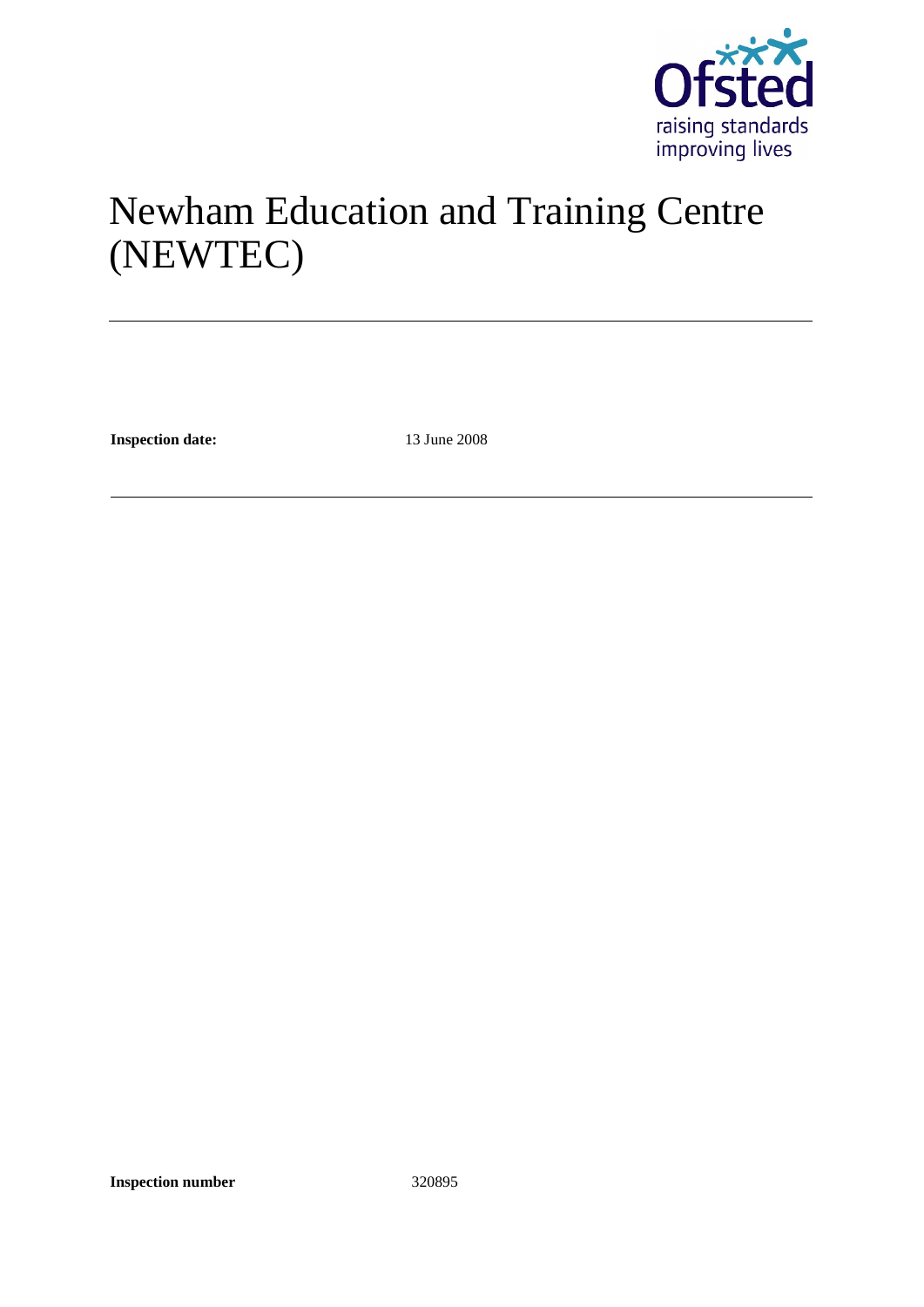## **Contents**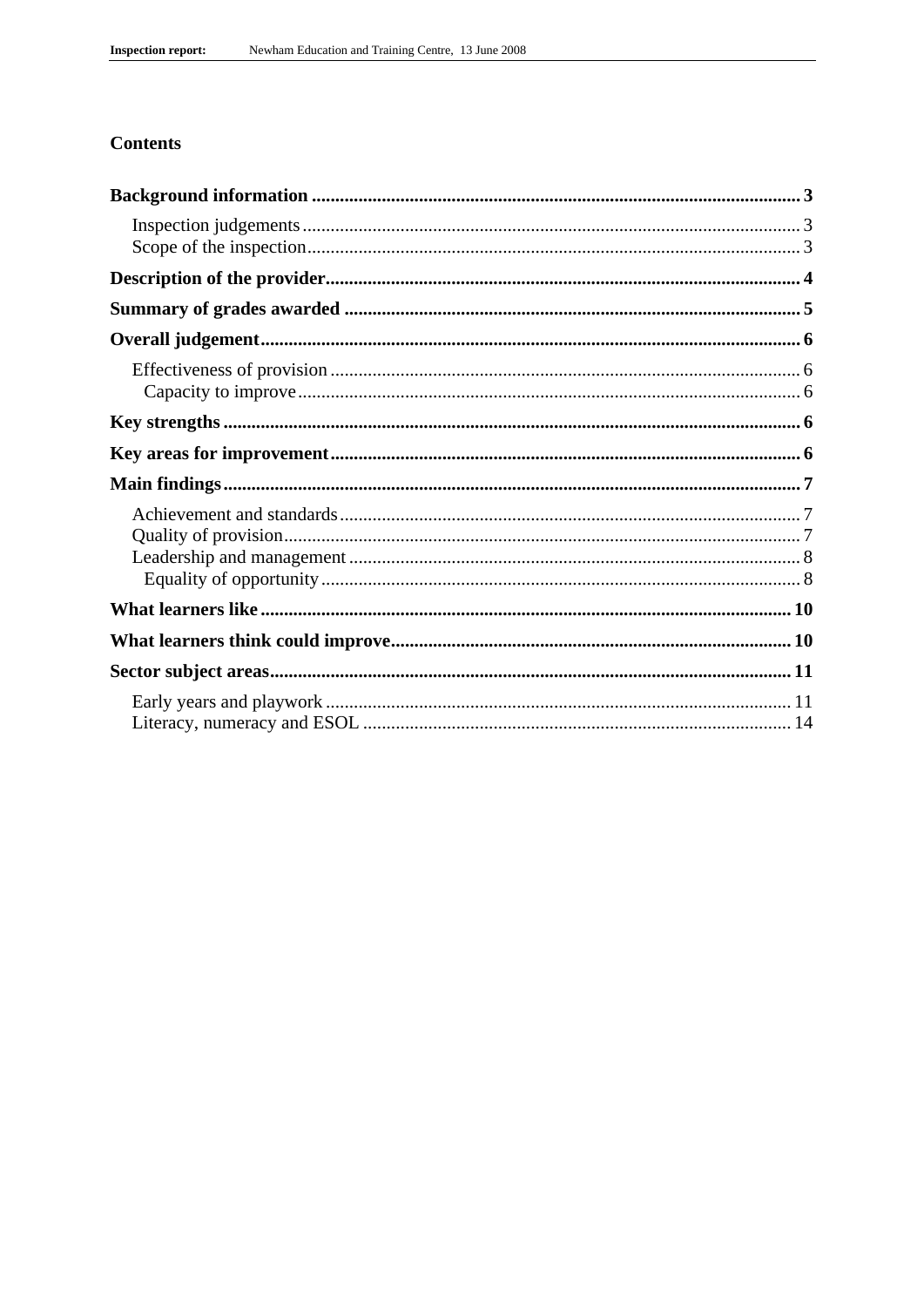## **Background information**

## **Inspection judgements**

Inspectors use a four-point scale to summarise their judgements about achievement and standards, the quality of provision, and leadership and management, which includes a grade for equality of opportunity.

Key for inspection grades Grade 1 Outstanding Grade 2 Good Grade 3 Satisfactory Grade 4 Inadequate

Further information can be found on how inspection judgements are made on www.ofsted.gov.uk.

## **Scope of the inspection**

In deciding the scope of the inspection, inspectors take account of the provider's most recent self-assessment report and development plans, and comments from the local Learning and Skills Council (LSC) or other funding body. Where appropriate, inspectors also consider the previous inspection report (www.ofsted.gov.uk), reports from the inspectorates' monitoring visits, and data on learners and their achievements over the period since the previous inspection.

In addition to reporting on overall effectiveness of the organisation, its capacity to improve further, achievement and standards, quality of provision and leadership and management, this inspection focused on specialist provision in:

- Early years and playwork
- Literacy, numeracy and ESOL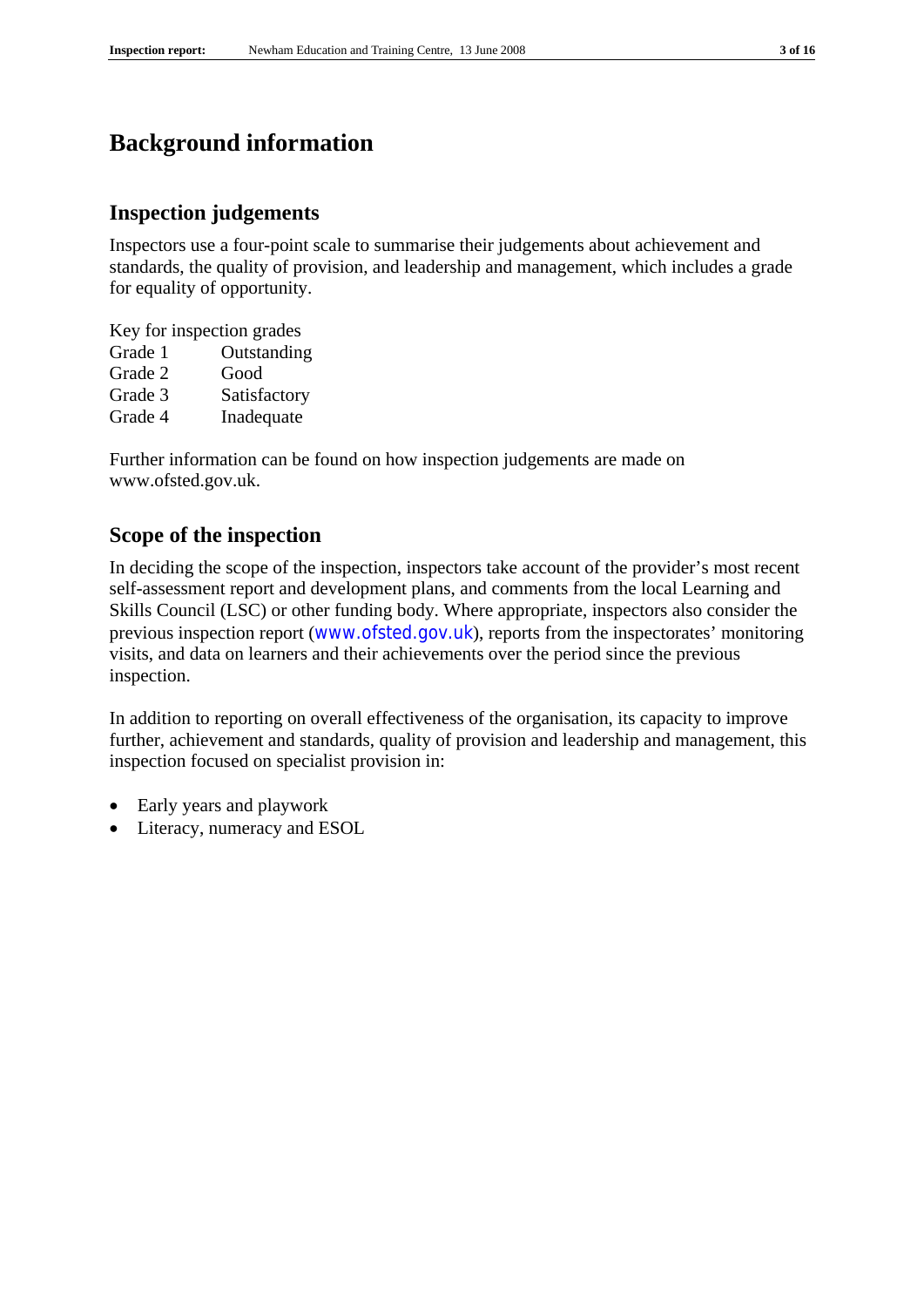## **Description of the provider**

- 1. Newham Education and Training Centre (NEWTEC) is a registered charity and company limited by guarantee, located in Stratford, in the London borough of Newham. It was established in 1984 as a voluntary sector provider. In February 2007 it became a wholly owned subsidiary of Newham College of further education (FE), while maintaining its complete autonomy and separate identity as a registered charity. Under the members' agreement between the two organisations, NEWTEC's Trustees are wholly responsible for its direction, conduct and performance. Its vision is to use childcare as a motivator for learners. It operates from two sites in Stratford, both of which have day care nursery facilities available. At the time of inspection there were 377 learners in provision for health, public services and care and 93 in preparation for life and work and business, administration and law. Business, administration and law had very learners and was not inspected.
- 2. Newham is ranked among the most deprived areas of England. According to the 2001 census, over 40% of its 254,000 population are under 25. Over 60% are from minority ethnic groups, compared with 9% for England and Wales as a whole. Over 23% of Newham residents have no formal qualifications. A significant proportion of the population are asylum seekers or refugees, and more than 100 languages are spoken in the borough. The profile of NEWTEC learners in May 2008 was 96% female, 86% from minority ethnic backgrounds, 27% were under 25 and 14% had a disability.
- 3. Funding is provided by East London LSC. NEWTEC attracts funding from a wide range of other organisations, including the European Regional Development Fund, the European Social Fund, the London Development Agency, Newham College of FE and the London Borough of Newham. It has significantly increased the volume of commercial activity in the last three years. The LSC funded provision accounts for 17% of the 2007/08 budget and only relates to the mainstream FE contract with the LSC.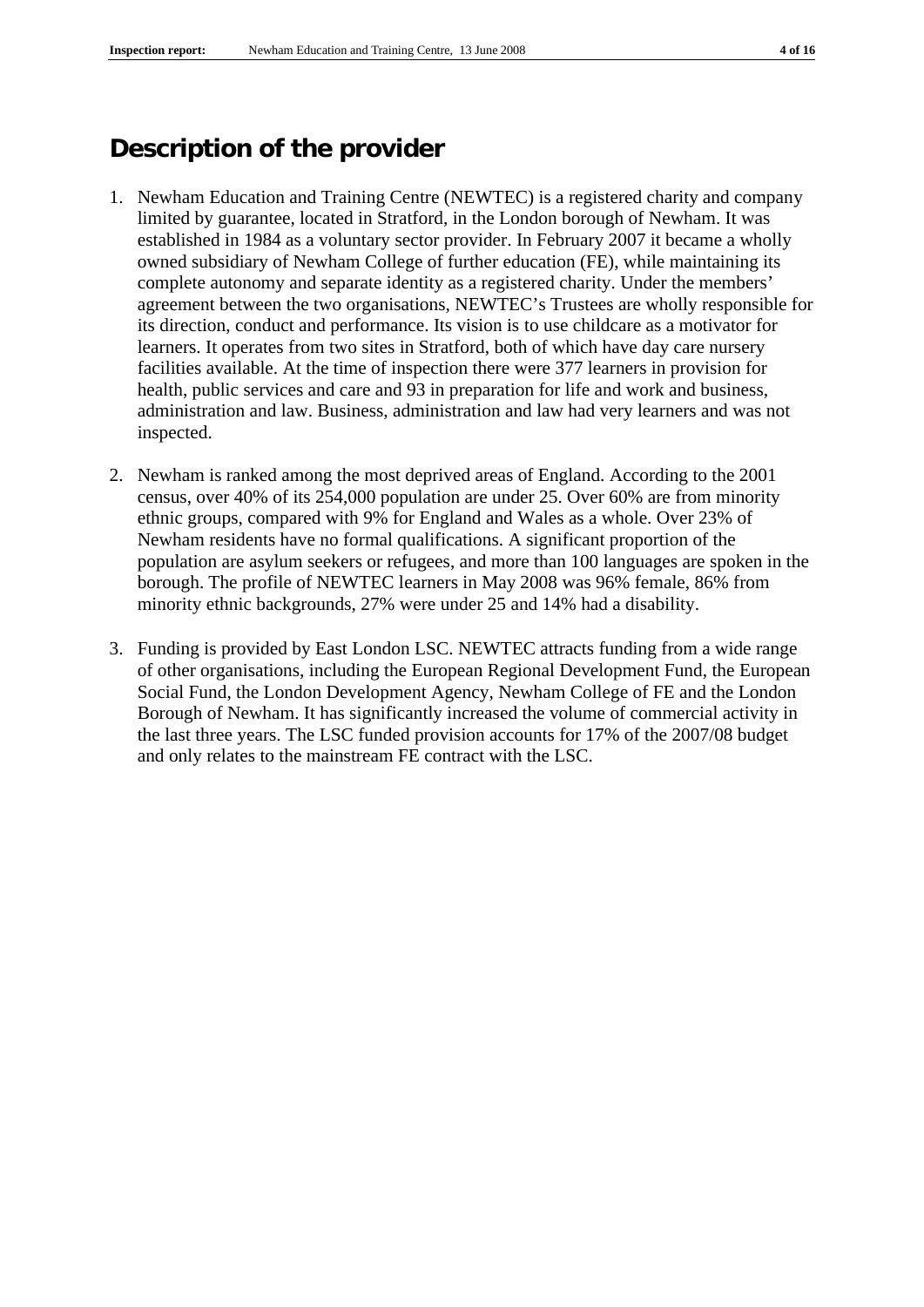## **Summary of grades awarded**

| <b>Effectiveness of provision</b> | <b>Inadequate: Grade 4</b>              |
|-----------------------------------|-----------------------------------------|
|                                   |                                         |
| <b>Capacity to improve</b>        | <b>Inadequate: Grade 4</b>              |
|                                   |                                         |
| <b>Achievement and standards</b>  | <b>Inadequate: Grade 4</b>              |
|                                   |                                         |
| <b>Quality of provision</b>       | <b>Inadequate: Grade 4</b>              |
|                                   |                                         |
| <b>Leadership and management</b>  | <b>Inadequate: Grade 4</b>              |
|                                   |                                         |
| <b>Equality of opportunity</b>    | Contributory grade: Inadequate: Grade 4 |
|                                   |                                         |

## **Sector subject areas**

| Health, public services and care     | <b>Inadequate: Grade 4</b> |
|--------------------------------------|----------------------------|
|                                      |                            |
| <b>Preparation for life and work</b> | <b>Inadequate: Grade 4</b> |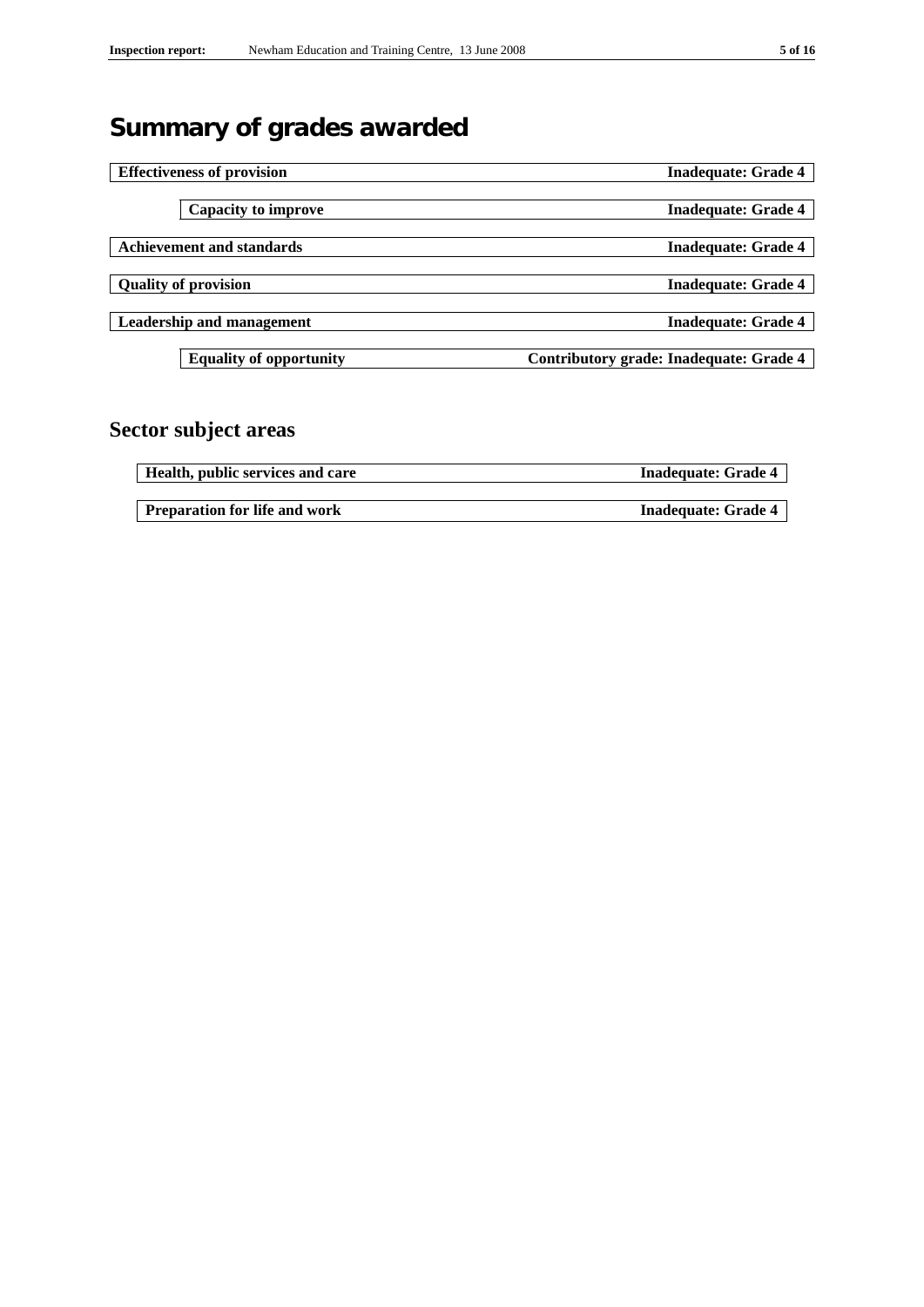## **Overall judgement**

## **Effectiveness of provision**

## **Satisfactory: Grade 4**

4. Achievements and standards, quality of provision, leadership and management and equality of opportunity are inadequate. Provision in health, public services and care and in preparation for life and work is also inadequate.

### **Capacity to improve Inadequate: Grade 4**

5. NEWTEC's capacity to improve is inadequate. The quality of provision has declined since the previous inspection, when it was found to be satisfactory or better across all aspects of the provision. NEWTEC has tackled a number of areas for improvement since the previous inspection. However, contact with work placement staff and the use and analysis of data remain as areas for improvement. NEWTEC has met some of its own subsequent improvement targets. For example, recently gaining the award of the Matrix Standard following improvements to its initial advice and guidance service. However, it has not adequately resolved the shortage of assessors. The self-assessment process involves staff, but the report does not identify key weaknesses and overestimates the quality of its performance.

## **Key strengths**

- Very effective realisation of the mission to use childcare as a motivator for learning
- Good teaching of under-pinning knowledge
- Good opportunity for progression from entry level to level 4
- Successful action to address the budget deficit

## **Key areas for improvement**

- Poor achievements on many courses
- Insufficient assessment and feedback to learners
- Lack of adequate staffing resources to implement the programmes
- Failure to meet safeguarding and equality and diversity requirements
- Weak implementation of quality improvement procedures
- Poor use of data to evaluate the quality of provision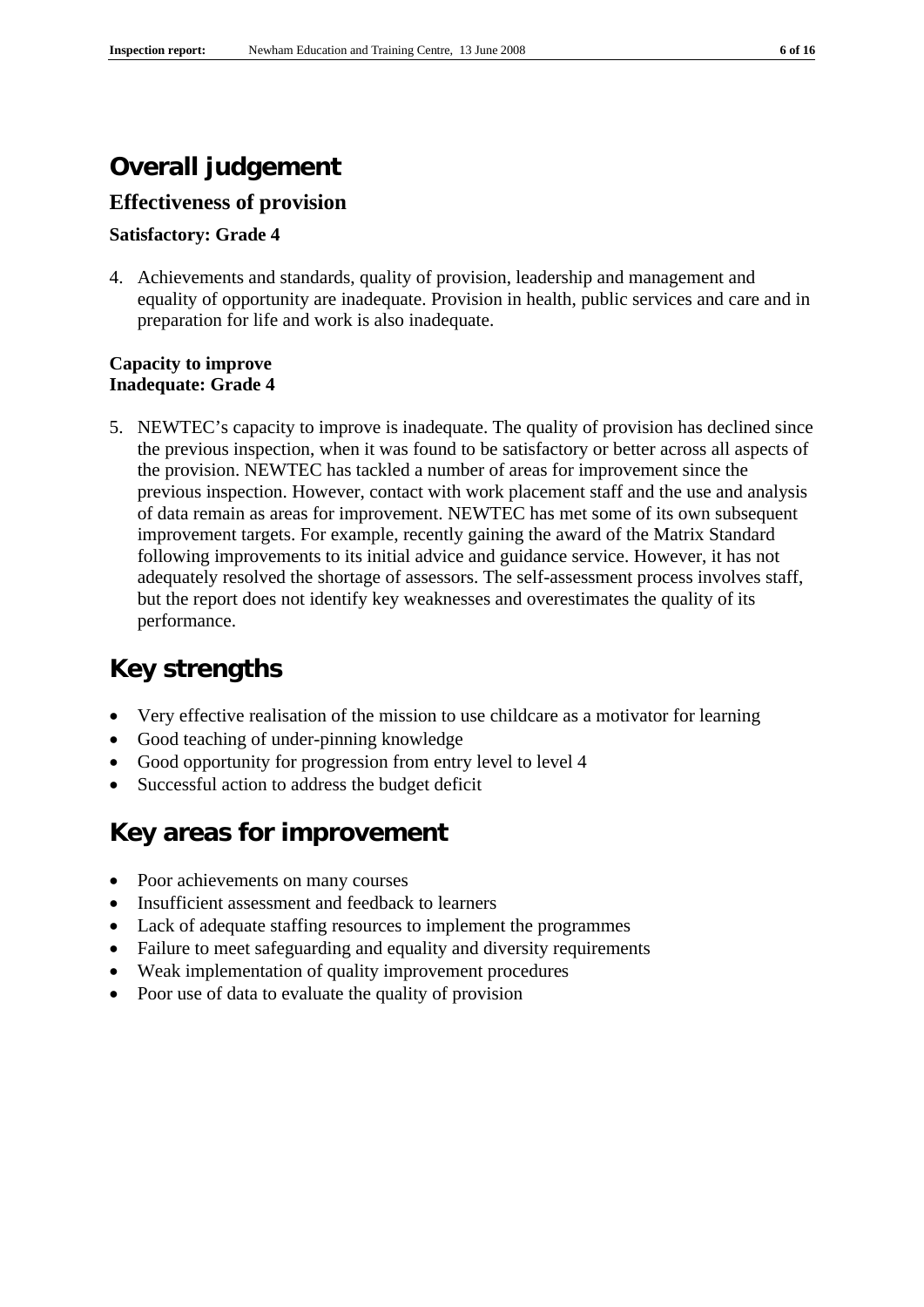## **Main findings**

## **Achievement and standards**

### **Inadequate: Grade 4**

- 6. Achievements and standards are inadequate. In provision for early years, success rates are low and declining on many courses. Although some courses have shown improvement since 2005/06, success rates in 2006/07 declined significantly on some courses and on two courses were 20% below national averages. Learners on many early years NVQ programmes make slow progress. Success rates on courses in literacy and English for speakers of other languages (ESOL) were mostly low in 2006/07, but improved on short courses in 2007/08. These are now satisfactory. These low success rates across the provision were not given sufficient weighting in the self-assessment report.
- 7. On literacy and ESOL courses, learners develop good communication and study skills, which prepare them to progress to higher level courses. On early years courses learners develop good vocational skills to support them in the workplace.

## **Quality of provision**

### **Inadequate: Grade 4**

- 8. The quality of teaching and learning is unsatisfactory overall. Teaching of background knowledge in early years provision is good, with well planned, stimulating classes that include simulations and role-play. Tutors on literacy and ESOL provision have good specialist knowledge, but the opportunities for learners to practise their skills are insufficient.
- 9. Assessment and verification procedures are particularly weak in early years provision. Recent new appointments show early signs of improvement, but too many learners have waited unacceptably long periods for their work to be assessed and verified. The processes for verification of targets and achievements on non-accredited literacy and ESOL provision are not effective. The quality of individual learning plans is weak. They are not sufficiently focused on the identification of individual areas for development and strategies to meet those needs. The self-assessment report does not give sufficient weighting to the impact of these weaknesses on the experience of the learners.
- 10. The extent to which the range of programmes meets the needs of learners is satisfactory. The use of childcare as a motivator for learners is very effective, and the opportunity to progress from entry level to level 4 is good. However, although numeracy provision is planned it is not yet provided. The number of learners of minority ethnic background exceeds that of the local population. The intake is almost entirely female, which meets the needs of the local hard-to-reach community. Little progress has been made in attracting more male learners to the traditionally strong female vocational area of early years.
- 11. Support and guidance are satisfactory. Learners are well supported personally while attending NEWTEC's sites, but are not well supported when in the work-place, where contact has often been minimal. The advice and guidance arrangements have improved and the provider was accredited with the Matrix Standard in May 2008. All new learners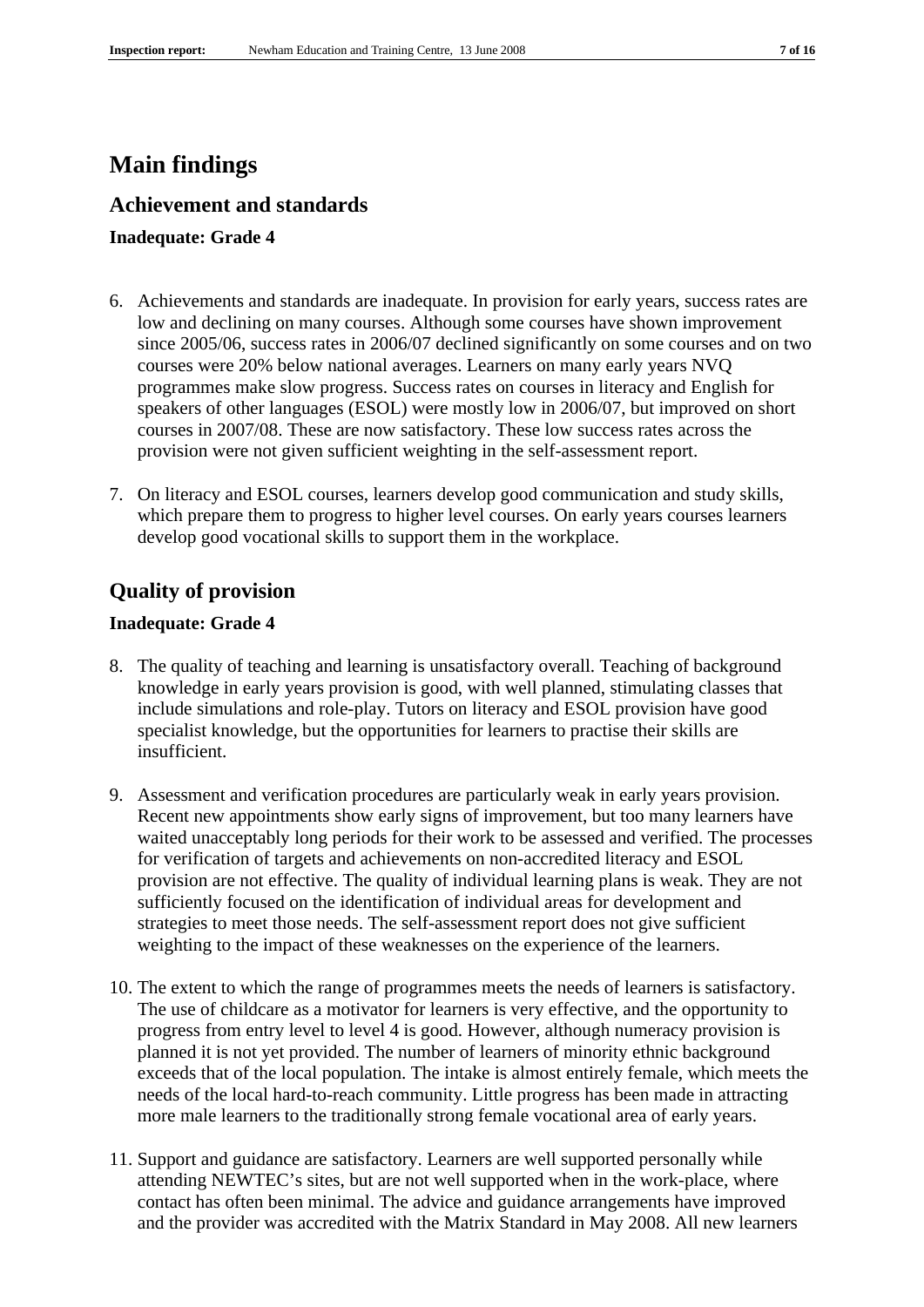have an individual interview as part of the induction process. Advice and guidance on childcare and financial support are good. Learners with disabilities receive satisfactory support, but there are no records of the outcomes of the discussion at initial interview, where a learner has declared a disability on the application form.

## **Leadership and management**

#### **Inadequate: Grade 4**

**Equality of opportunity** Contributory grade: Inadequate: Grade 4

- *12.* Leadership and management are inadequate. NEWTEC has been through a particularly difficult period since the previous inspection. Following serious financial underperformance in 2005/06 NEWTEC entered into an agreement with Newham College of FE in February 2007, for the provision of a package of financial support. Under this agreement, NEWTEC became a wholly owned subsidiary of Newham College of FE, while maintaining its complete autonomy and separate legal identity as a registered charity and Company Limited by Guarantee. Strategic and business planning has been very effective in enabling the organisation to continue. NEWTEC has increased significantly the volume of its commercial activity and has taken very effective steps to address a large budget deficit, anticipating a much lower and agreed shortfall for 2007/08. However, during this period of change, NEWTEC's performance has considerably declined.
- 13. Despite the challenges it has faced, NEWTEC's mission has been well realised by its continuing focus on learners from hard to reach communities, and its use of childcare as a motivator for learning. The focus on childcare is very effective in helping to meet local targets where there is a national skills shortage. NEWTEC has a productive range of partnerships, varying from small community groups in those areas of most deprivation, to Kingston University.
- 14. The accommodation at NEWTEC's two main teaching sites is good, with purpose-built nursery provision. However, health and safety is not included in the service-level agreement of all outreach sites. Staff are well qualified, but staff shortages have impacted adversely on learners' experience. Services to support people with disabilities, such as the availability of parking facilities, are not signposted. The skills for life strategy is sound. Support for learners with additional literacy, numeracy and language needs is satisfactory. Learners contribute confidently to the recently revived learner's forum, and action is taken in response to their concerns.
- 15. The quality of documentation relating to key learning processes has recently improved, and much is now fit for purpose. However, its completion is uneven and often unsatisfactory. Course reviews, for example, failed to identify the significant decline in performance. The verification and assessment processes are inadequate. Complaints from learners and employers focus on the long delays and lack of communication. NEWTEC has recently increased the number of assessors and improved the arrangements for verification. Verification of the effectiveness of individual learning plans on preparation for life and work courses is weak. Although staff have access to professional development, and have appraisals, NEWTEC does not have a training plan.
- 16. The quality of management information has improved significantly since the previous inspection, but the data is not used effectively to monitor the quality of the provision. The self-assessment report does not provide a sufficiently thorough breakdown or analysis of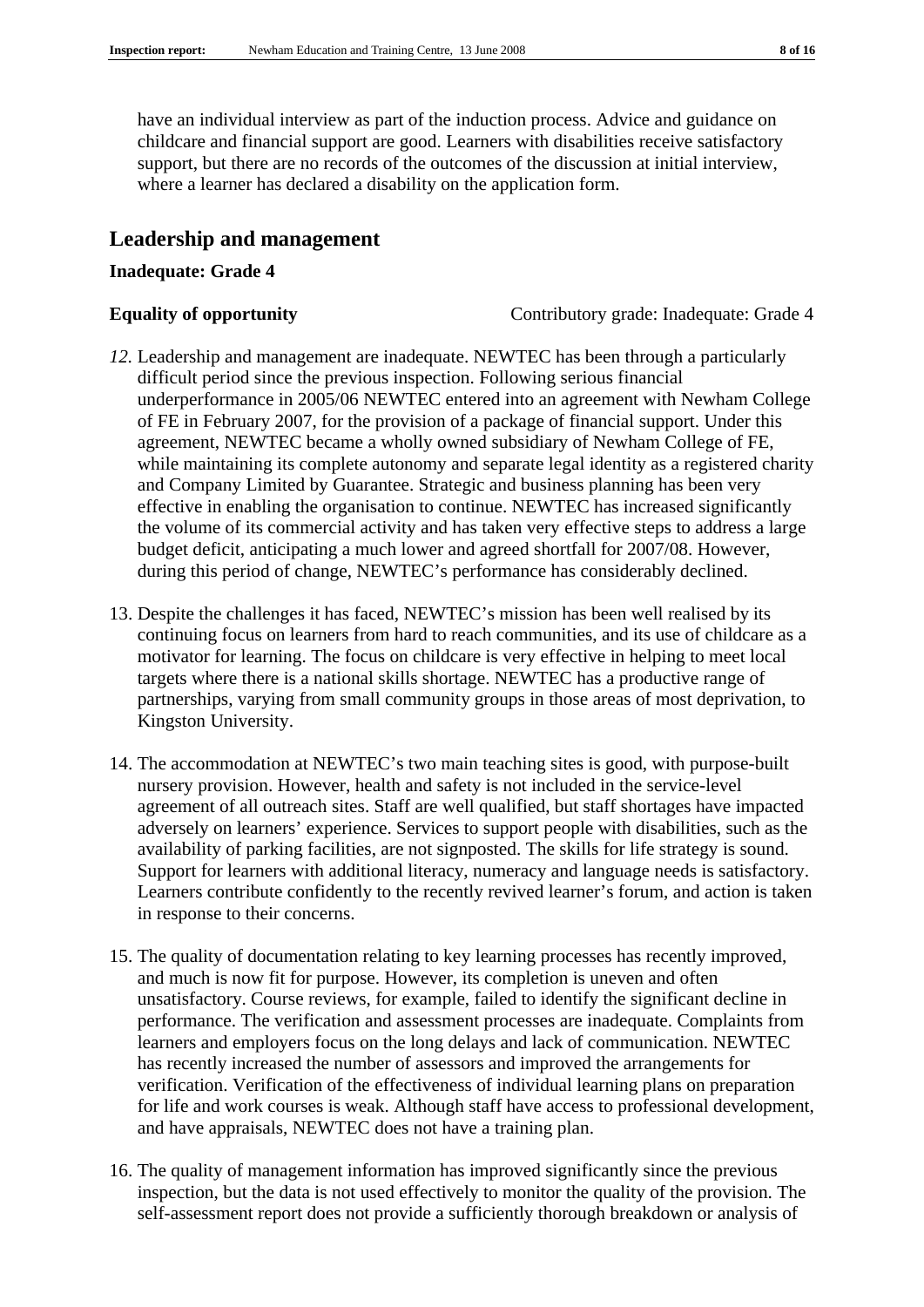key outcomes. Rates of progression and destinations are not routinely monitored or analysed to show the progress made by learners.

- 17. The response to equality and diversity requirements is unsatisfactory. This was good at the previous inspection. NEWTEC continues to attract learners from a diverse and wide range of backgrounds and the proportion of learners from minority and ethnic backgrounds is higher than that of the local population. However, since the previous inspection, the equality and diversity group has ceased to function and only a few of the planned actions have been monitored. Learners' success rates have not been analysed by race, gender and disability, are not used when reviewing courses, and have not been routinely reported on. Governors have not received updates on progress in relation to the Race Relations (amendment) Act 2000 and neither they, nor members of staff have had adequate training on the 2005 amendments to the Disability Discrimination Act 1995, or on the Equality act 2006. Equalities policies have not been adequately updated.
- 18. NEWTEC has not sufficiently fulfilled safeguarding requirements in relation to child and adult protection. Not all of the tutors and assessors have been vetted by the criminal records bureau (CRB), and some checks are not up to date. Many staff and governors have not received safeguarding training, although this is now planned.
- 19. Trustees have worked hard to support NEWTEC during its period of uncertainty, attending many meetings and making decisions about the strategic direction of the future of NEWTEC. However, during this period of turbulence they did not receive reports on health and safety, equality and diversity or complaints, and did not recognise that NEWTEC was not fulfilling requirements in these areas.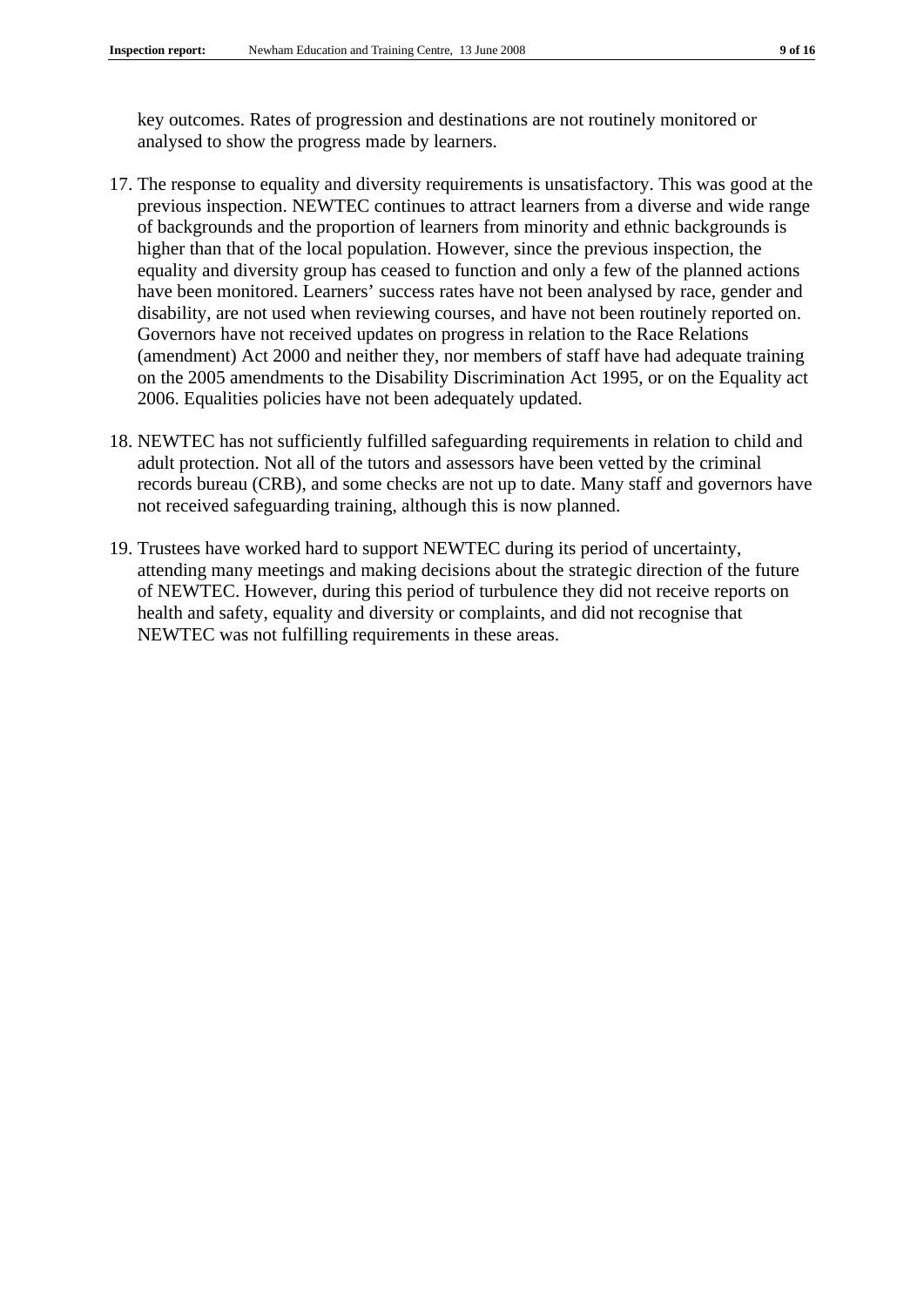## **What learners like**

- Learning about childcare
- Getting back into education
- Convenient locations
- Support provided by helpful staff
- Good teaching
- Gaining confidence
- Availability of crèche
- Help to get basics of using computers
- 'The people are great'
- 'Enjoy working with children in placements'
- Supportive workplace supervisors

## **What learners think could improve**

- Provision of identity cards
- Access to computers and books for private study
- Delays in returning marked work
- Considerable delays in moderation of their work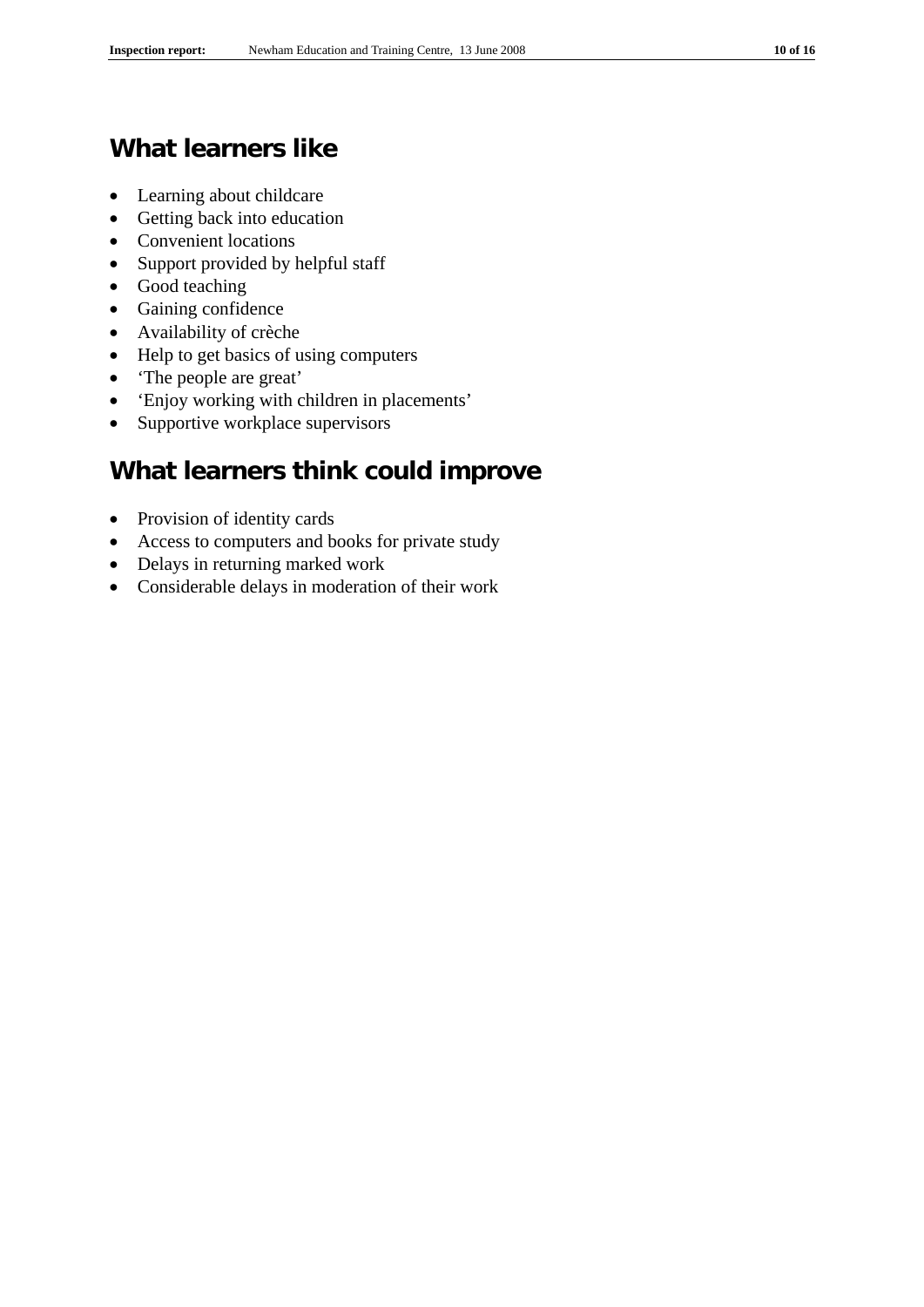# **Sector subject areas**

## **Early years and playwork**

## **Inadequate: Grade 4**

## **Context**

20. Some 377 learners are enrolled on the early years programme. Courses are offered from entry level to level 4. At entry level and level 1 learners' literacy skills are developed and assessed through a study of childcare themes. At level 2, 151 learners are on NVQ childcare learning and development (CCLD) programmes, 19 completing the full time level 2 programme in childcare education and 14 following the part-time Certificate in CCLD. At level 3, 43 learners are completing the NVQ programme. The diploma in preschool practice has 27 learners and the level 3 course in home-based childcare has 54. The manager and eight members of staff deliver the early years programmes.

## **Strengths**

- Stimulating and well managed learning sessions
- A wide range of early years courses to address government priorities and community needs

## **Areas for improvement**

- Low and declining success rates
- Very slow progress by many learners on NVQ programmes
- Insufficient planned use of workplace supervisors and managers in the assessment processes
- Inadequate leadership and management

## **Achievement and standards**

- 21. Achievements and standards are unsatisfactory. Success rates on some of the major programmes in this area are low, and in 2006/07 two courses declined to 20% below national averages. Between 2005/06 and 2006/07, some courses improved, but the success rate on the NVQ level 3 childcare learning and development declined from 69% to 59%. During the same period, the NVQ level 2 success rate declined from 72% to 49%, and, on the level 2 certificate in childcare and education, from 78% to 53%. Learners on many NVQ programmes make very slow progress. Many have taken well over two years to complete their awards. Achievement of literacy qualifications on the early years programmes is low. These low success rates are not recorded specifically in the selfassessment report.
- 22. Learners' written work is satisfactory and in some cases good. Oral contributions in learning sessions are insightful, and for many learners are above the level associated with their awards. Learners make good links between theory and practice.

## **Quality of provision**

23. Learning sessions on under-pinning knowledge at NEWTEC's two training centres are stimulating and well managed. Schemes of work and lesson plans are detailed and well focused. The aims and objectives of learning sessions are clearly displayed and shared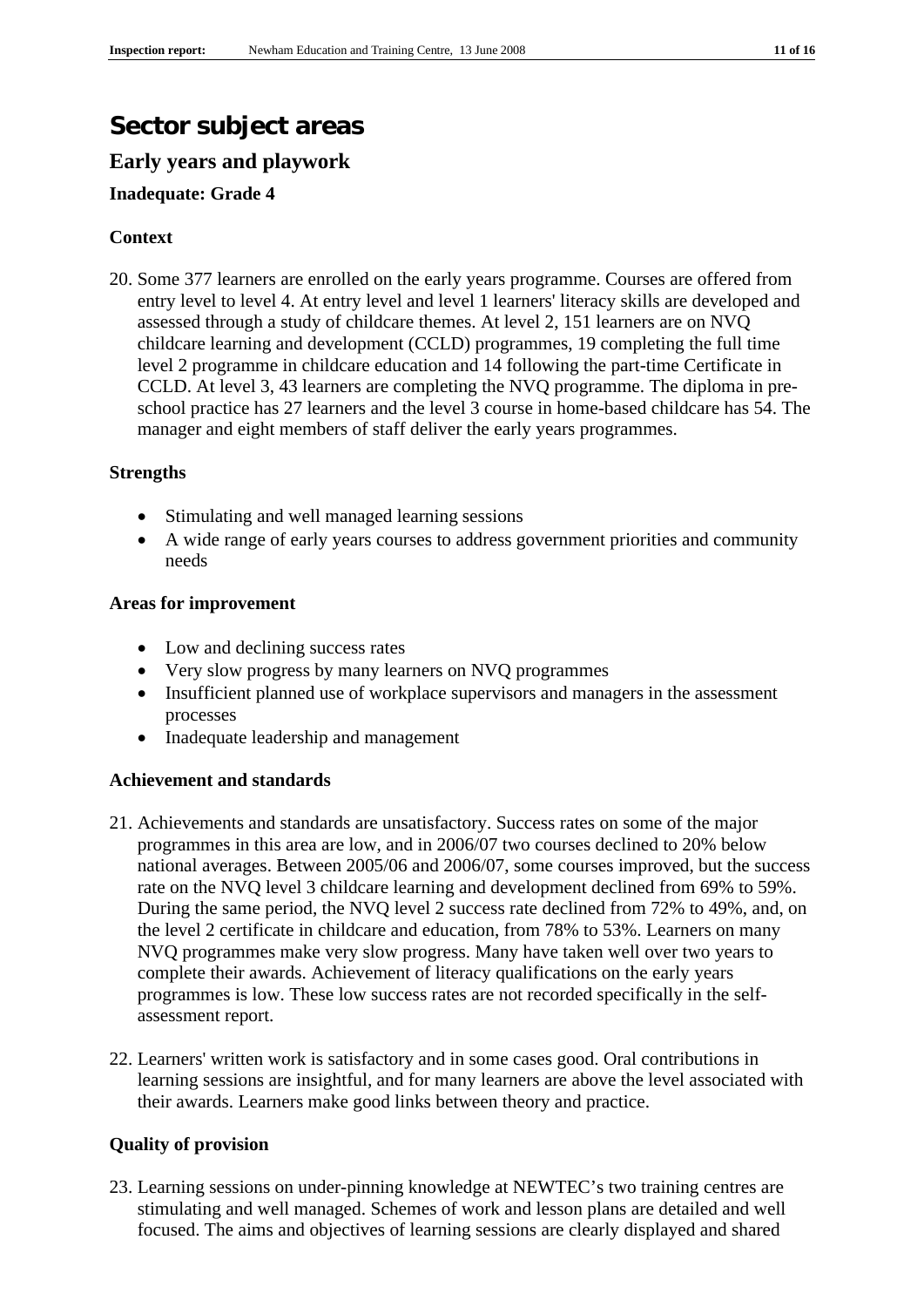with learners. A wide range of well chosen teaching and learning activities engage the diverse learner group. These include role-play, small group work and full class activities. Equality and diversity topics are appropriately covered through the early years curriculum. Learners complete an initial basic skills screening test, and adequate provision is made for learners with identified additional learning needs.

- 24. Teaching and learning are unsatisfactory overall. The assessment and internal verification processes are inadequate and unacceptably slow. Many learners receive little recorded feedback on their completed written work, with long delays in formally assessing the written evidence against the NVQ criteria. A few level 3 candidates who enrolled in January 2007 did not have an assessor appointed to them until March 2008. This has caused very long delays in arranging direct observations of learners' work-place practice. A few level 3 learners who enrolled in November 2005 had their work first internally verified in March 2008. The monitoring of learner progress is inadequate. However, the recent appointment of a lead internal verifier and additional assessors has generated clear monitoring systems. Verification reports are now more detailed with guidance to assessors for improvement. This is beginning to improve the timeliness of assessments, but large numbers of learners continue to wait too long for their work. Planned use of workplace supervisors and managers in the assessment processes is insufficient. Few write witness statements to support learner evidence, and many do not fully understand the qualifications and content of the courses. Contact between assessors and the workplace supervisors is insufficient. This was an area for development at the previous inspection.
- 25. Teaching accommodation is good. Tutors are appropriately qualified and have extensive professional experience in early years. However, learners are not always able to get access to computers, and their library books are not always available at times when specific projects need to be completed.
- 26. The range of early years programmes is extensive and they are offered from entry level to the level 4 foundation degree. This provision directly meets government priorities, local community needs, and areas of national skill shortage. The home-based childcare learners complete a particularly well structured course in business skills for childminders. The progression rate of learners to higher level courses and to related employment is good. The proportion of learners from minority ethnic groups exceeds that of the local population.
- 27. Support and guidance are satisfactory overall. Tutors have a good and productive rapport with learners and provide good personal support. However, the use of individual learning plans is insufficient. Formal tutorials are held irregularly and tutorial records are poor. Initial guidance for learners has recently improved and NEWTEC has been awarded the Matrix Standard.

## **Leadership and management**

28. Leadership and management are inadequate. The self-assessment report is over-optimistic about the quality of the provision, which is overgraded. The low and declining success rates are not identified as weaknesses in course reviews. Analysis by race, gender and disability is not used to identify trends. The minutes of the regular standardisation meetings do not routinely identify responsibilities for agreed action. The monitoring of learners' progress on the NVQ programmes is inadequate. The prolonged shortage of assessors has significantly delayed the assessment of work-place practice and learners' associated written work. Monitoring of the quality of individual learning plans, tutorial records, and the setting and monitoring of learner targets is insufficient. Policies do not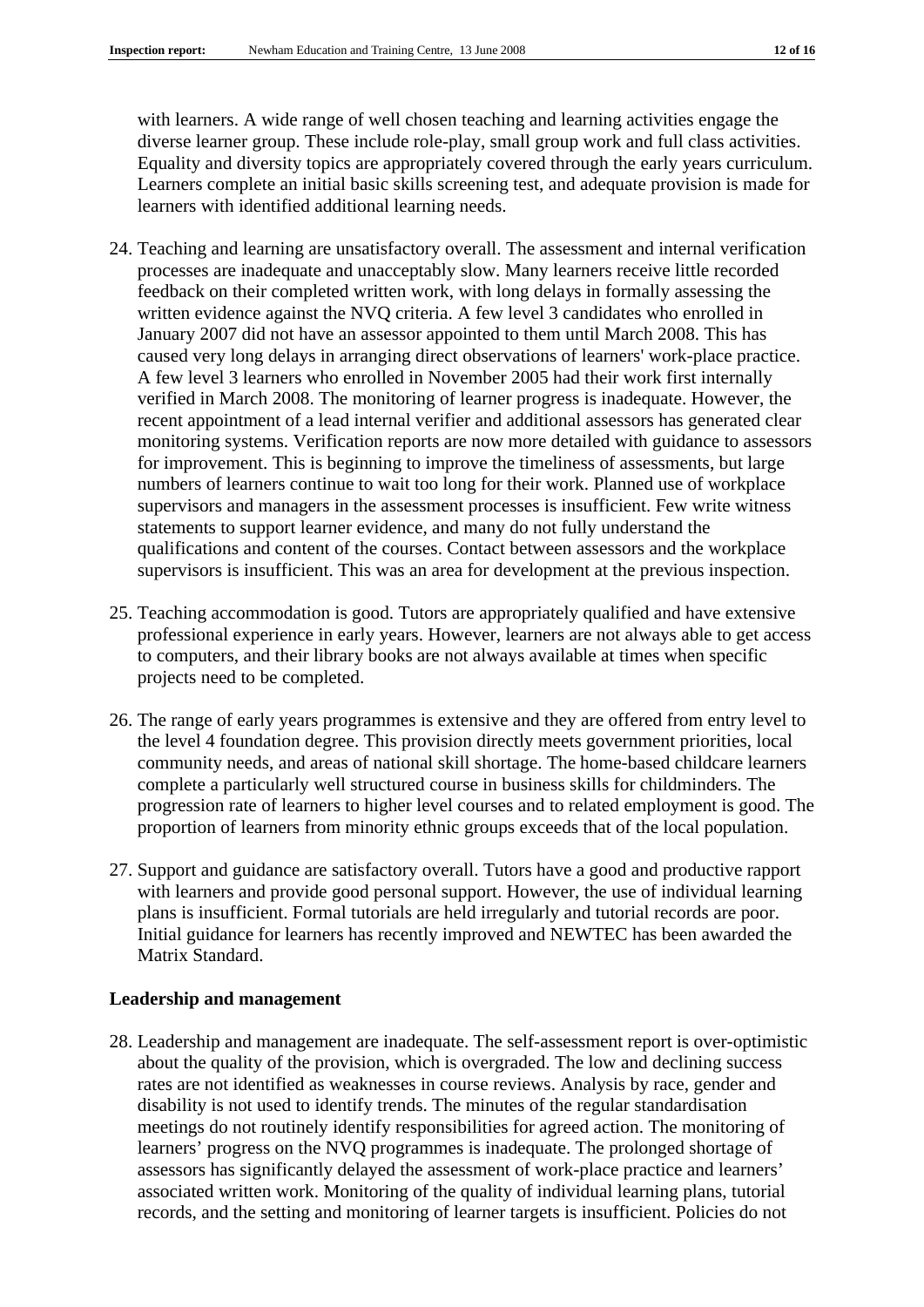specify the minimum entitlement of learners to tutorials, or support in work-placement. Few staff have completed the required training on the safeguarding of young people and vulnerable adults. A CRB check has not been completed for all early years staff.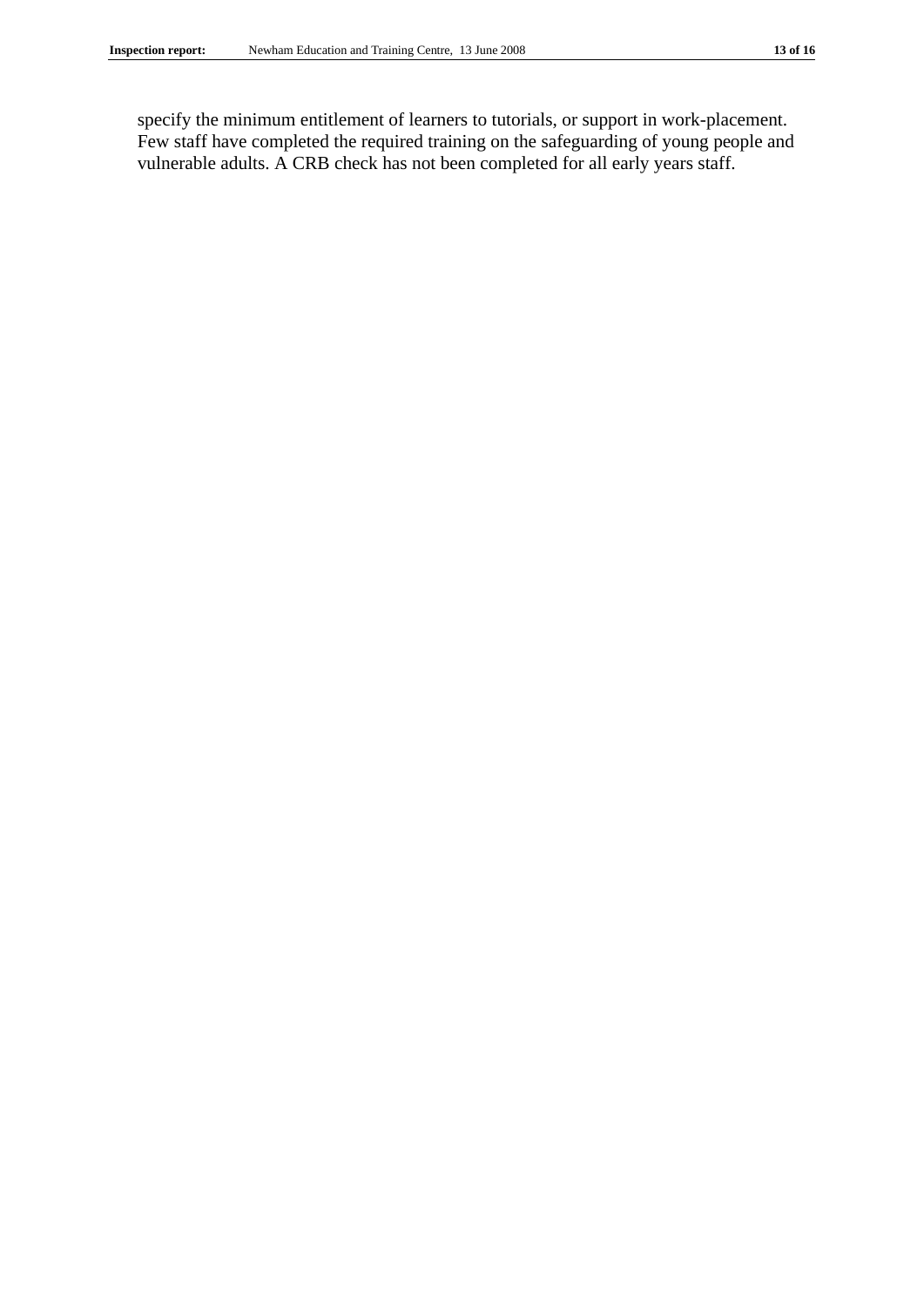## **Literacy, numeracy and ESOL**

## **Inadequate: Grade 4**

### **Context**

29. NEWTEC currently runs two programmes that lead to literacy qualifications. The entry level 3 course is for learners who speak English as an additional language, and is delivered in the context of childcare. NEWTEC has 64 learners on the three courses currently running, one of which takes place in a local community venue, mostly for Tamil learners. Currently, 22 learners are on the preparation for working with children course which offers literacy primarily at level 1 and an NCFE accredited introduction to working with children. These courses run for 12 weeks for 5 or 6 hours a week. NEWTEC does not currently offer numeracy as discrete provision. The foundation studies manager and four tutors teach these programmes.

#### **Strengths**

- Good development of learners' communication and study skills.
- Particularly effective promotion of literacy through childcare.
- Good specialist expertise in teaching literacy and ESOL

#### **Areas for improvement**

- Insufficient accredited provision to meet numeracy needs of learners
- Unsatisfactory use of individual learning plans to set targets and provide feedback to learners on their progress
- Unsatisfactory management and monitoring of many aspects of the provision

#### **Achievement and standards**

- 30. Achievements and standards are satisfactory. Learners develop good communication and study skills. For example, presentations on healthy food for children observed on inspection are of a high standard. Many learners make good progress in improving their ability to put their ideas down on paper and the accuracy of their written work. Learners also develop a good understanding of basic childcare concepts and background knowledge in preparation for future courses or employment. Progression to further learning is often good, with a good proportion of learners continuing to study at NEWTEC.
- 31. In 2006/07, success rates for accredited provision were low at entry levels 1 and 2, at 57%, and 48% at entry level 3. Success rates at level 1 were satisfactory at 69%. Achievement on the six courses completed so far in 2007/08 is satisfactory overall, although success rates vary significantly, from 54% to 100%.
- 32. NEWTEC does not adequately check that learners are working towards the most appropriate qualification and does not monitor achievements by race, gender and disability.

#### **Quality of provision**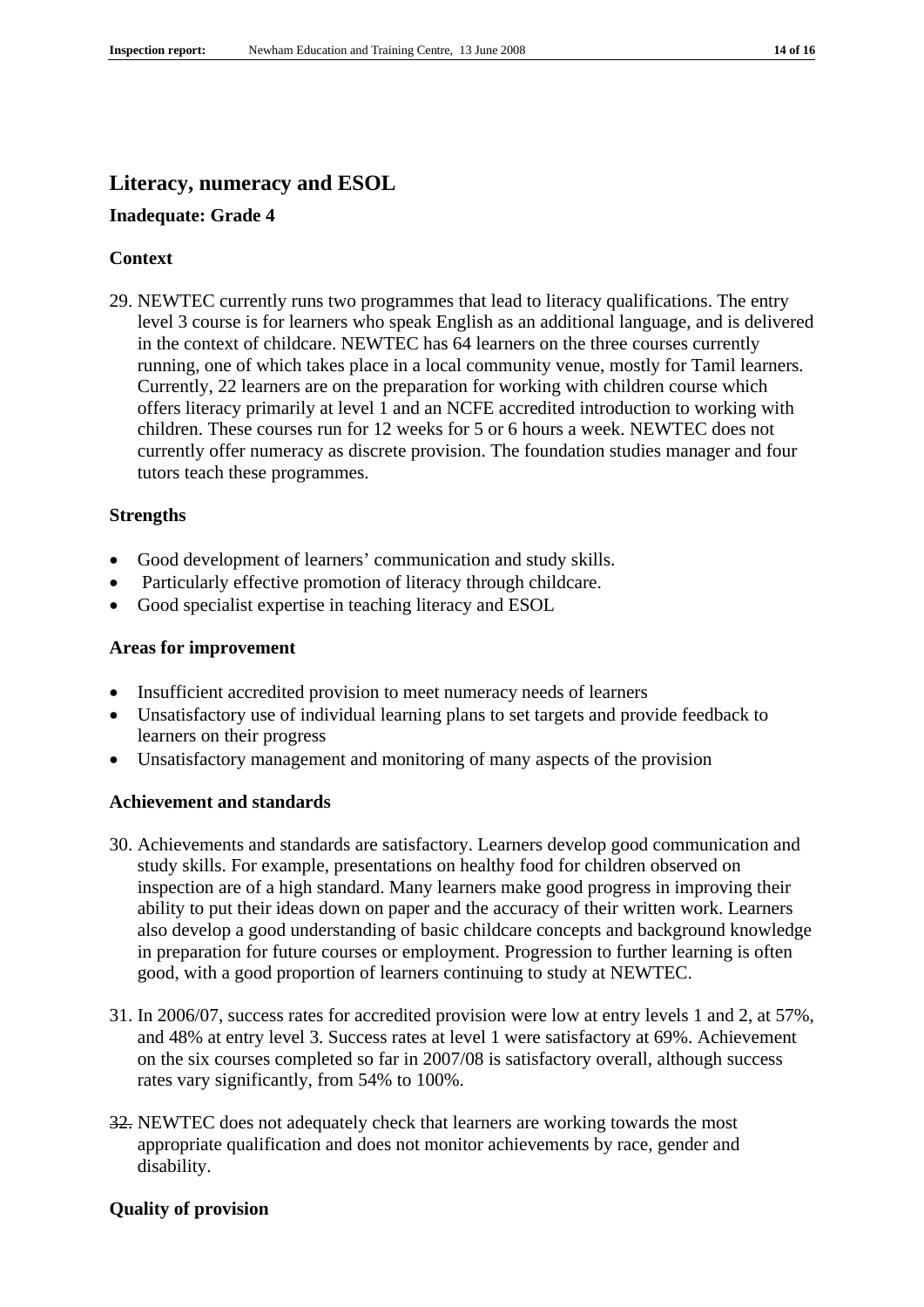- 33. Teaching and learning are satisfactory. Tutors have good specialist expertise in teaching literacy and ESOL. They plan learning sessions well and learners participate enthusiastically in a good range of relevant and interesting activities. The range of learning materials is satisfactory, and tutors and learners use the rich diversity of learners' cultures well in learning activities and discussions on childcare. However, in many learning sessions, learning activities require a disproportionate length of time to allow all learners to participate, with insufficient individual attention and feedback. The role of volunteer tutors in learning sessions is not well planned.
- 34. The use of individual learning plans is unsatisfactory. Tutors use different processes to identify and record learning targets, but they do not all use the information from initial assessments and interviews to develop individual learning plans. Many plans are incomplete. They are not used as an effective tool to ensure that learners are working towards the most appropriate learning goals and qualification. Target-setting is weak. Some targets are very vague, while some are in language which is too complex and technical. Many learners do not receive sufficient written or oral feedback.
- 35. Tutors are appropriately qualified and have specialist knowledge. The teaching accommodation at NEWTEC's two sites is good. However, the accommodation for one of the community learning sites is not adequate for the group.
- 36. NEWTEC provides a satisfactory range of literacy and ESOL programmes. Childcare and early years education provide good contexts to attract new learners to develop their communication skills as a first step to further learning. However, opportunities for learners to gain accreditation in numeracy are not available. Learners' levels of numeracy are assessed when they join NEWTEC, and some learning sessions include practical number skills. Some learners have significant development needs in numeracy. The selfassessment report has identified this area for improvement and the organisation plans to introduce numeracy courses in September 2008.
- 37. Guidance and support are satisfactory. Members of staff provide good personal support. The learner handbook provides appropriate information about the systems at NEWTEC and the aims of their programmes. Initial assessment and guidance on progression are satisfactory, although it has sometimes been provided too late in the course, and progression routes are not always clear. Arrangements to provide additional learning support are effective, with specialist support for learners with dyslexia and other learning disabilities.